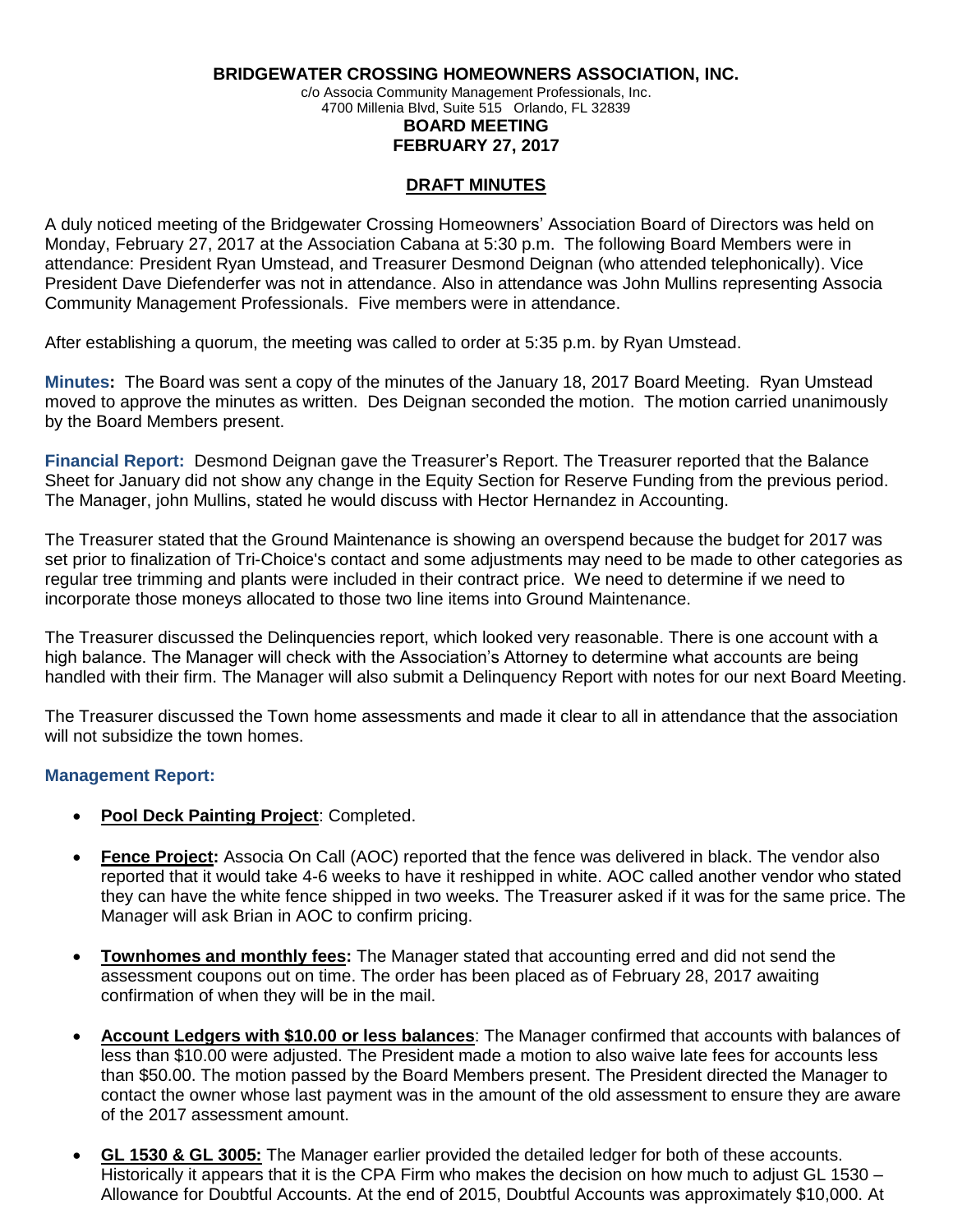the end of 2016 the number increased to \$15,800.46. GL 3005 had an adjustment of \$5,079 adjustments were made to assessment income for CVM America, LLC

- **GL 6600 – General Repairs & Maintenance:** The President & Treasurer directed the Manager to determine what the expenses were in December 2016 because there was no description in the detailed General Ledger.
- **GL 6700 – Pool Supplies/Repair Maintenance**: The Manager previously submitted to the Board of Directors the detail General Ledger for GL 6700. After their review, the Board of Directors directed the Manager to get the invoicing and additional information pertaining to the purchase of the two pool umbrellas and the crack repairs to the pool deck from AOC.
- **Pricing and installation cost of two benches near entrance**: The Manager presented the proposal from AOC for two 8 foot benches. The President asked to be provided the scope of the labor & installation costs. In addition, the President and the Manger will inspect the site location for the benches and discuss best methods for installation. The Manger will direct AOC to provide further clarification on scope and installation of the benches so they are secured to the ground.

**Old Business:** The President & Treasurer are concerned that all amenities are listed on our insurance policy to include the Tennis Court & Basketball Court. The Manager will look into this matter. The Manager is awaiting the Insurance Policies to be delivered in order to review same.

The Manger noted that the Basketball Court Fence is in need of some repairs. The President & Treasurer believed they were previously repaired.

Diseased Palm Trees: The President directed the Manager to contact the Landscaper to ask for the report they agreed to provide listing all of the diseased palm trees.

**Open Forum:** One of the owners in attendance is concerned that an oak tree on common areas is interfering with and encroaching their palm tree. The owners are concerned that the palm tree may be impacted in its growth. The Board asked the Manager to get a quote from the Landscaper.

The next Board meeting will be scheduled on either April 3<sup>rd</sup>, 4<sup>th</sup> or 5th at 5:30 p.m. The Manger will get back to the Board of Directors with the date that works for his schedule.

There being no further business, Ryan Umstead motioned to adjourn. Des Deignan seconded this motion and the motion carried unanimously.

The meeting was adjourned at 6:40 p.m.

Respectfully Submitted for Approval, John Mullins Acting as Recording Secretary